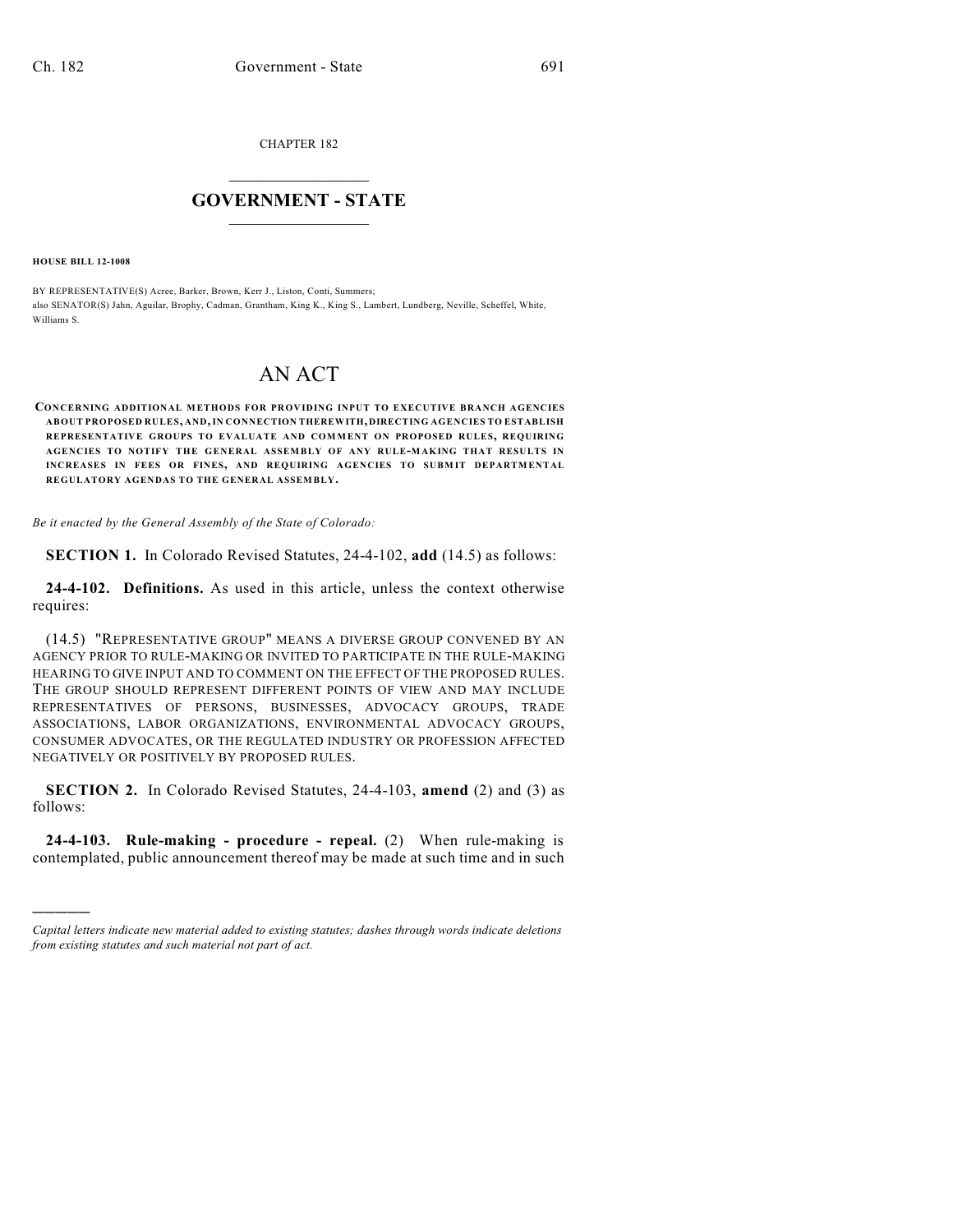manner as the agency determines. and opportunity may be afforded interested persons THE AGENCY SHALL ESTABLISH A REPRESENTATIVE GROUP OF PARTICIPANTS WITH AN INTEREST IN THE SUBJECT OF THE RULE-MAKING to submit views or otherwise participate informally in conferences on the proposals under consideration OR TO PARTICIPATE IN THE PUBLIC RULE-MAKING PROCEEDINGS ON THE PROPOSED RULES. IN ESTABLISHING THE REPRESENTATIVE GROUP, THE AGENCY SHALL MAKE DILIGENT ATTEMPTS TO SOLICIT INPUT FROM REPRESENTATIVES OF EACH OF THE VARIOUS STAKEHOLDER INTERESTS THAT MAY BE AFFECTED POSITIVELY OR NEGATIVELY BY THE PROPOSED RULES. IF THE AGENCY CONVENES A REPRESENTATIVE GROUP PRIOR TO ISSUING A NOTICE OF PROPOSED RULE-MAKING AS PROVIDED IN PARAGRAPH (a) OF SUBSECTION (3) OF THIS SECTION, THE AGENCY SHALL ADD THOSE PERSONS WHO PARTICIPATED IN THE REPRESENTATIVE GROUP TO THE LIST OF PERSONS WHO RECEIVE NOTIFICATION OF PROPOSED RULE-MAKING AS PROVIDED IN PARAGRAPH (b) OF SUBSECTION (3) OF THIS SECTION.

(3) (a) Notice of proposed rule-making shall be published as provided in subsection (11) of this section and shall state the time, place, and nature of public rule-making proceedings that shall not be held less than twenty days after such publication, the authority under which the rule is proposed, and either the terms or the substance of the proposed rule or a description of the subjects and issues involved.

(a.5) IF THE AGENCY PROPOSES A RULE TO INCREASE FEES OR FINES, AT THE TIME OF GIVING NOTICE OF PROPOSED RULE-MAKING OR WITHIN TEN DAYS FOLLOWING THE ADOPTION OF AN EMERGENCY OR TEMPORARY RULE THAT INCREASES FEES OR FINES, THE AGENCY SHALL SEND A WRITTEN OR ELECTRONIC NOTIFICATION TO EACH MEMBER OF THE GENERAL ASSEMBLY NOTIFYING THE MEMBERS OF THE GENERAL ASSEMBLY OF THE PROPOSED RULE OR THE ADOPTION OF AN EMERGENCY RULE AND SPECIFYING THE AMOUNT OF THE INCREASE IN THE FEES OR FINES.

(b) Each rule-making agency shall maintain a list of all persons who request notification of proposed rule-making, including temporary or emergency rule-making. Any person on such list who requests a copy of the proposed rules shall submit to the agency a fee that shall be set by such agency based upon the agency's actual cost of copying and mailing the proposed rules to such person. All fees collected by the agency are hereby appropriated to the agency solely for the purpose of defraying such cost. On or before the date of the publication of notice of proposed rule-making in the Colorado register, the agency shall mail the notice of proposed rule-making to all persons on such list. If a person requests to be notified by electronic mail, notice is sufficient by such means if a copy of the proposed rules is attached or included in the electronic mail or if the electronic mail provides the location where the proposed rules may be viewed on the internet. No fees shall be charged for notification by electronic mail. A person may only request notification on his or her own behalf, and a request for notification by one person on behalf of another person need not be honored.

**SECTION 3.** In Colorado Revised Statutes, 2-7-202, **amend** (2); and **add** (2.3) as follows:

**2-7-202. Definitions.** As used in this part 2, unless the context otherwise requires: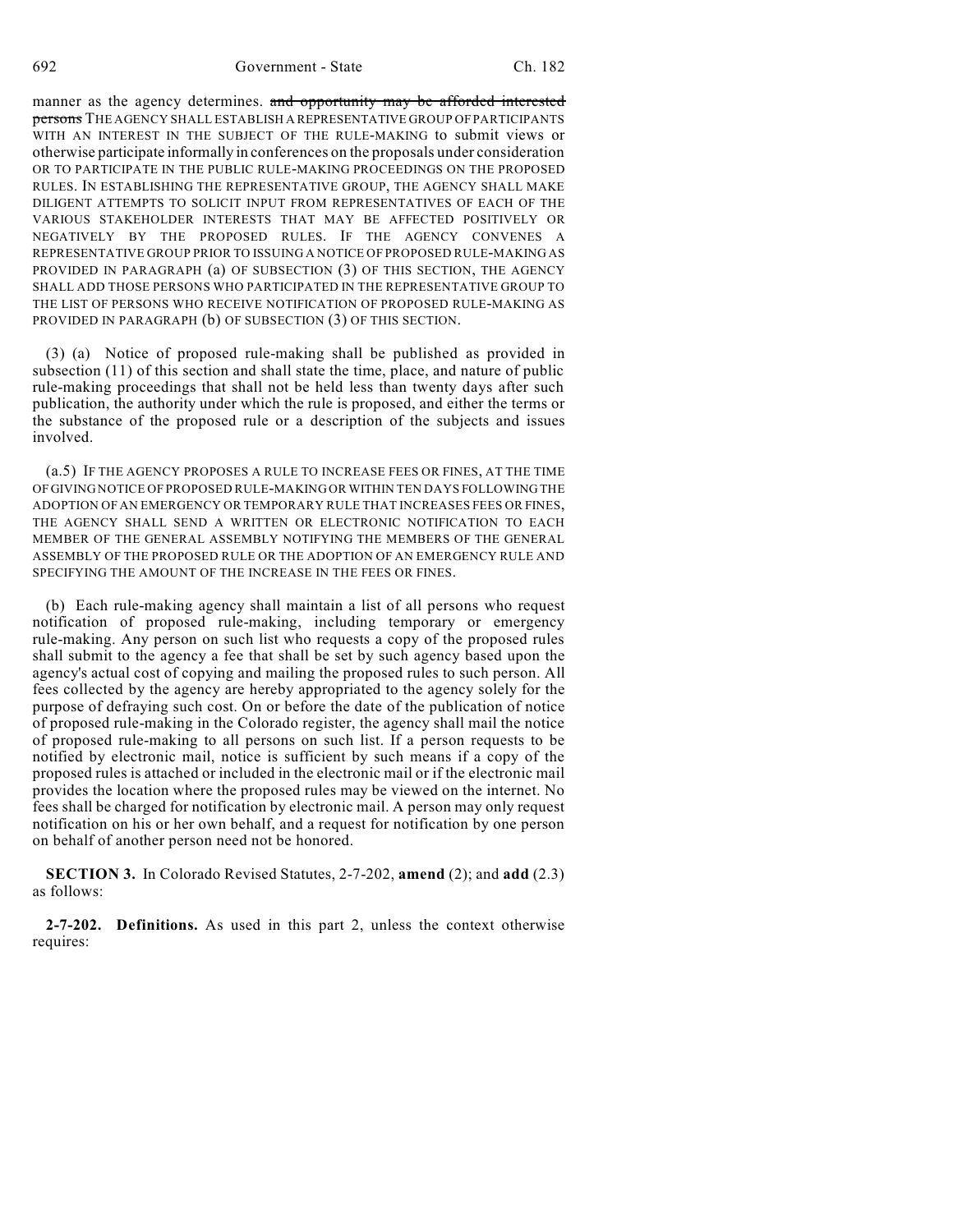## Ch. 182 Government - State 693

(2) "Department" means the judicial department, the office of state public defender, the office of alternate defense counsel, the office of the child's representative, the independent ethics commission, and the principal departments of the executive branch of state government as specified in section 24-1-110, C.R.S., including any division, office, agency, or other unit created within a principal department; EXCEPT THAT, FOR PURPOSES OF THE REQUIREMENTS OF SECTION 2-7-203 (2) (a) (IV), "DEPARTMENT" MEANS THE PRINCIPAL DEPARTMENTS OF THE EXECUTIVE BRANCH OF STATE GOVERNMENT AS SPECIFIED IN SECTION 24-1-110, C.R.S., INCLUDING ANY DIVISION, OFFICE, AGENCY, OR OTHER UNIT CREATED WITHIN A PRINCIPAL DEPARTMENT.

(2.3) "DEPARTMENTAL REGULATORY AGENDA" MEANS A DOCUMENT PREPARED BY EACH PRINCIPAL DEPARTMENT OF THE EXECUTIVE BRANCH OF STATE GOVERNMENT AND SUBMITTED TO THE GENERAL ASSEMBLY AND MADE AVAILABLE TO THE PUBLIC AS DESCRIBED IN SECTION 2-7-203 (2) (a) (IV).THE "DEPARTMENTAL REGULATORY AGENDA" CONTAINS THE FOLLOWING INFORMATION:

(a) A LIST OF NEW RULES OR REVISIONS TO EXISTING RULES THAT THE DEPARTMENT EXPECTS TO PROPOSE IN THE NEXT CALENDAR YEAR;

(b) THE STATUTORY OR OTHER BASIS FOR ADOPTION OF THE PROPOSED RULES;

(c) THE PURPOSE OF THE PROPOSED RULES;

(d) THE CONTEMPLATED SCHEDULE FOR ADOPTION OF THE RULES;

(e) AN IDENTIFICATION AND LISTING OF PERSONS OR PARTIES THAT MAY BE AFFECTED POSITIVELY OR NEGATIVELY BY THE RULES; AND

(f) COMMENCING WITH REGULATORY AGENDAS SUBMITTED ON AND AFTER NOVEMBER 1, 2013, A LIST AND BRIEF SUMMARY OF ALL PERMANENT AND TEMPORARY RULES ACTUALLY ADOPTED SINCE THE PREVIOUS DEPARTMENTAL REGULATORY AGENDA WAS FILED.

**SECTION 4.** In Colorado Revised Statutes, 2-7-203, **add** (2) (a) (IV) as follows:

**2-7-203. Departmental presentations to legislative committees of reference - departmental regulatory agendas.** (2) (a) (IV) ON NOVEMBER 1, 2012, AND EACH NOVEMBER 1 THEREAFTER, EACH DEPARTMENT SHALL FILE A DEPARTMENTAL REGULATORY AGENDA WITH THE STAFF OF THE LEGISLATIVE COUNCIL, WHO SHALL DISTRIBUTE THE DEPARTMENTAL REGULATORY AGENDA TO THE APPLICABLE COMMITTEE OF REFERENCE PRIOR TO THE DEPARTMENTAL PRESENTATIONS TO THE COMMITTEE OF REFERENCE. ON NOVEMBER 1, 2012, AND EACH NOVEMBER 1 THEREAFTER, EACH DEPARTMENT SHALL ALSO POST ITS DEPARTMENTAL REGULATORY AGENDA ON THE DEPARTMENT'S WEB SITE AND SHALL SUBMIT ITS DEPARTMENTAL REGULATORY AGENDA TO THE SECRETARY OF STATE FOR PUBLICATION IN THECOLORADO REGISTER.COMMENCING WITH THE FIRST REGULAR SESSION OF THE SIXTY-NINTH GENERAL ASSEMBLY AND DURING EACH REGULAR SESSION THEREAFTER, DURING THE HEARING AND DEPARTMENTAL PRESENTATION DESCRIBED IN SUB-SUBPARAGRAPH (A) OF SUBPARAGRAPH (III) OF THIS PARAGRAPH (a) FOR THAT AGENCY, THE AGENCY SHALL ALSO PRESENT ITS DEPARTMENTAL